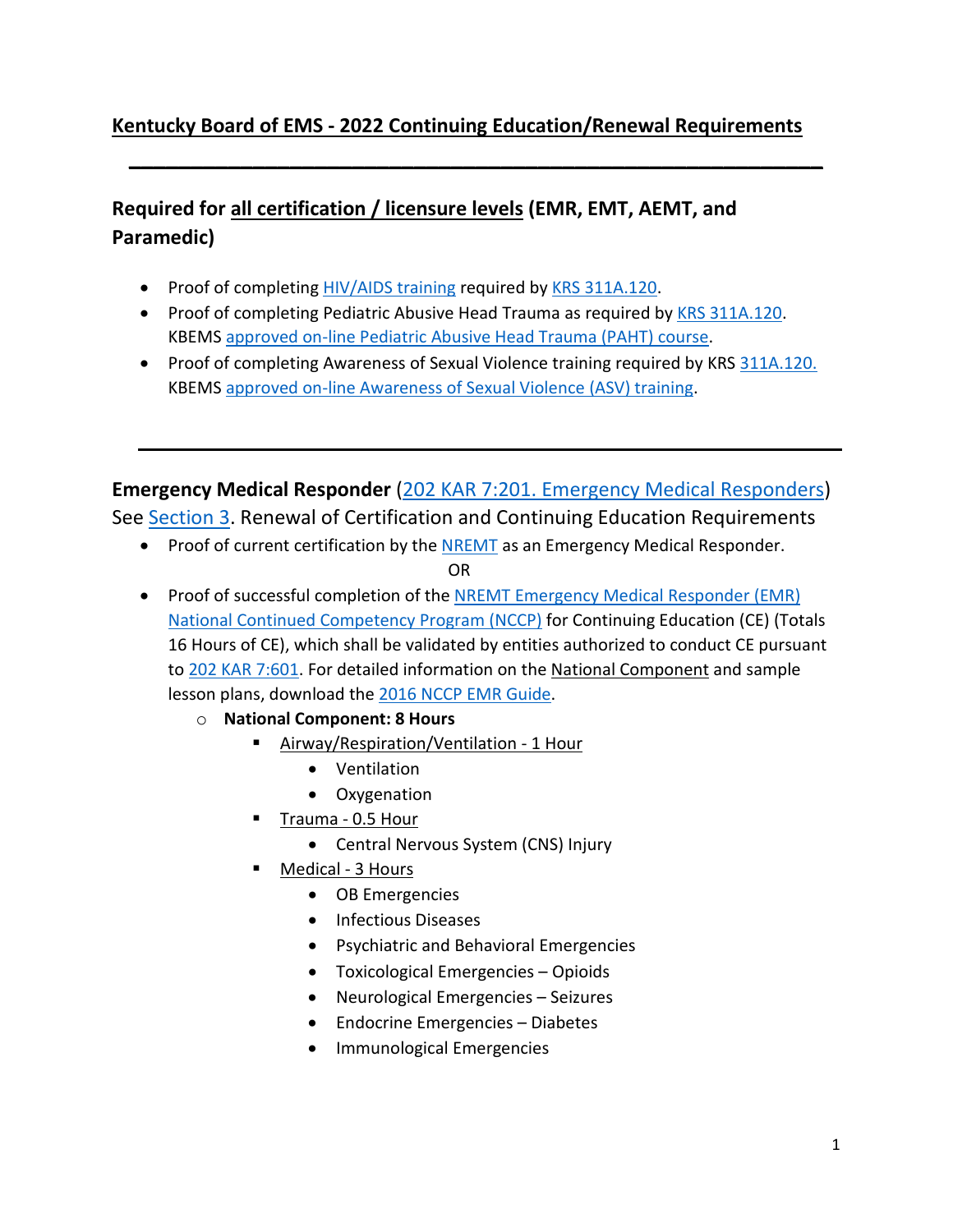- Cardiovascular 2.5 Hours
	- Post-Resuscitation Care
	- Stroke
	- Cardiac Arrest
	- Pediatric Cardiac Arrest
	- Operations 1 Hour
		- Field Triage—Disasters/MCIs
		- EMS Provider Hygiene, Safety, and Vaccinations
		- EMS Culture of Safety
- o **Local or State Component: 4 Hours**
	- You may use any [State](https://www.nremt.org/resources/state-ems-offices) EMS Office or Commission on Accreditation for Pre-Hospital Continuing Education [\(CAPCE\)](https://www.capce.org/) approved EMS–related education to fulfill these requirements.
- o **Individual Component: 4 Hours**
	- You may use any [State](https://www.nremt.org/resources/state-ems-offices) EMS Office or Commission on Accreditation for Pre-Hospital Continuing Education [\(CAPCE\)](https://www.capce.org/) approved EMS–related education to fulfill these requirements.

NREMT National Continued Competency Program [Overview](https://www.nremt.org/Document/nccp) KBEMS approved [online CE options.](https://kbems.kctcs.edu/education/continuing_education_requirements.aspx)

### **Emergency Medical Technician** [\(202 KAR 7:301. Emergency Medical Technician\)](https://apps.legislature.ky.gov/law/kar/titles/202/007/301/)

See [Section 3.](https://apps.legislature.ky.gov/law/kar/titles/202/007/301/) Renewal of Certification and Continuing Education Requirements

• Proof of current certification by th[e NREMT](https://www.nremt.org/) as an Emergency Medical Technician.

OR

Proof of successful completion of the [NREMT Emergency Medical Technician](https://www.nremt.org/EMT/Recertification) (EMT) National [Continued Competency Program \(NCCP\)](https://www.nremt.org/EMT/Recertification) for Continuing Education (CE) (Totals 20 Hours of CE), which shall be validated by entities authorized to conduct CE pursuant to [202 KAR 7:601.](https://apps.legislature.ky.gov/law/kar/titles/202/007/601/) For detailed information on the National Component and sample lesson plans, download the [2016](https://www.nremt.org/CMSPages/GetAmazonFile.aspx?path=%7E%5Cstorage%5Cmedia%5Cnational-registry%5Cnremt-documents%5Cnccp-2016-emt-education-update.pdf&hash=f0ba92e3fe30fdc59c07a657daa0529dee1b4b7336d7866cbb3d0b7b16e2947f)  [NCCP EMT Guide](https://www.nremt.org/CMSPages/GetAmazonFile.aspx?path=%7E%5Cstorage%5Cmedia%5Cnational-registry%5Cnremt-documents%5Cnccp-2016-emt-education-update.pdf&hash=f0ba92e3fe30fdc59c07a657daa0529dee1b4b7336d7866cbb3d0b7b16e2947f)

\*(*KBEMS* **only requires the National Component for EMT:** *20 Hours***)**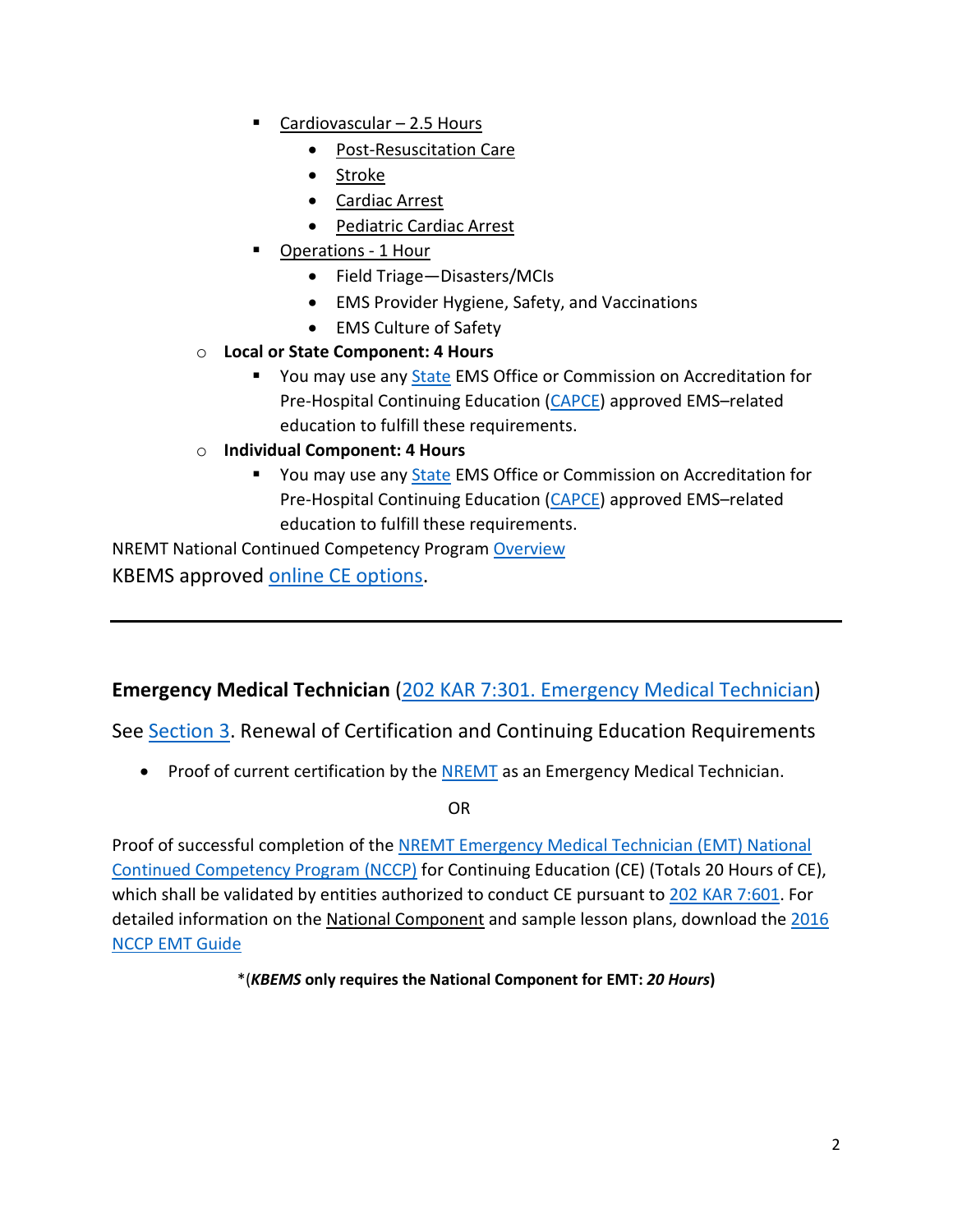#### o **National Component: 20 Hours**

- Airway/Respiration/Ventilation 1.5 Hours
	- Ventilation
	- Oxygenation
- Trauma 1.5 Hours
	- Trauma Triage
	- Central Nervous System (CNS) Injury
	- Hemorrhage Control
- Medical 6.0 Hours
	- Special Healthcare Needs
	- OB Emergencies
	- Infectious Diseases
	- Pain Management
	- Psychiatric and Behavioral Emergencies
	- Toxicological Emergencies Opioids
	- Neurological Emergencies Seizures
	- Endocrine Emergencies Diabetes
	- Immunological Emergencies
- Cardiovascular 6.0 hours
	- Post-Resuscitation Care
	- Ventricular Assist Devices
	- Stroke
	- Cardiac Arrest
	- Pediatric Cardiac Arrest
- Operations 5 Hours
	- At-Risk Populations
	- Ambulance Safety
	- Field Triage—Disasters/MCIs
	- EMS Provider Hygiene, Safety, and Vaccinations
	- EMS Culture of Safety
	- Pediatric Transport
	- Crew Resource Management
	- EMS Research
	- Evidence Based Guidelines
- o **Local or State Component:** *Not required by KBEMS*

#### o **Individual Component:** *Not required by KBEMS*

NREMT National Continued Competency Program [Overview](https://www.nremt.org/Document/nccp)

KBEMS approved [online CE options.](https://kbems.kctcs.edu/education/continuing_education_requirements.aspx)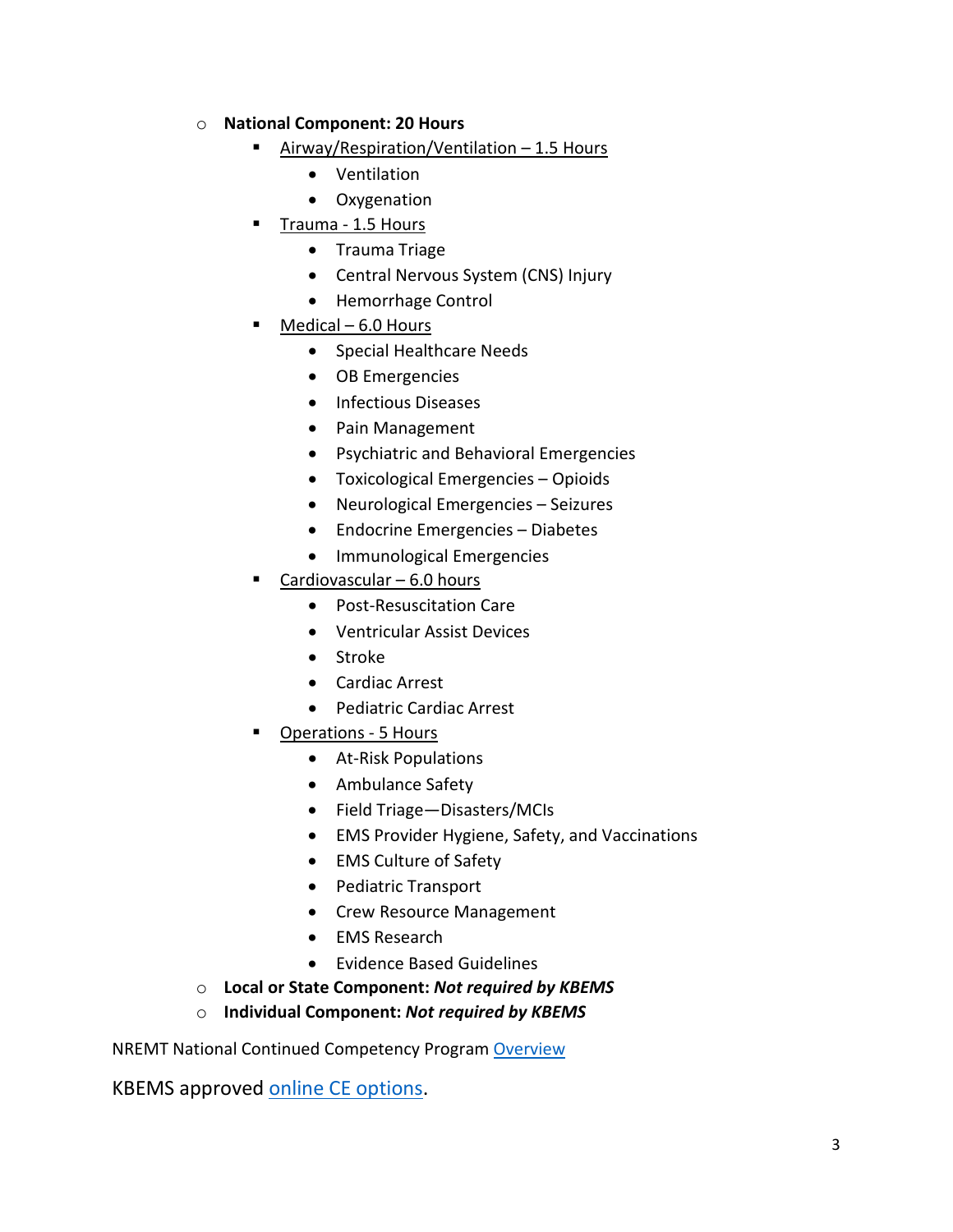# **Advanced Emergency Medical Technician** [\(202 KAR 7:330. Advanced](https://apps.legislature.ky.gov/law/kar/titles/202/007/330/) Emergency [Medical Technician.](https://apps.legislature.ky.gov/law/kar/titles/202/007/330/))

See [Section 3.](https://apps.legislature.ky.gov/law/kar/titles/202/007/330/) Renewal of Certification and Continuing Education Requirements

• Proof of current certification by the **NREMT** as an Advanced Emergency Medical Technician.

OR

• Proof of successful completion of the [NREMT Advanced Emergency Medical Technician](https://www.nremt.org/AEMT/Recertification) [\(AEMT\) National Continued Competency Program \(NCCP\)](https://www.nremt.org/AEMT/Recertification) for Continuing Education (CE) (Totals 50 Hours of CE), which shall be validated by entities authorized to conduct CE pursuant to [202 KAR 7:601.](https://apps.legislature.ky.gov/law/kar/titles/202/007/601/) For detailed information on the National Component and sample lesson plans, download the [2016 NCCP](https://nremt.org/CMSPages/GetAmazonFile.aspx?path=%7E%5Cstorage%5Cmedia%5Cnational-registry%5Cnremt-documents%5Cnccp-2016-aemt-education-update.pdf&hash=26672b4a861f68ee5fd731509de07778ede2ff02a265e74fa445524a0918963d) AEMT Guide.

•

- o **National Component: 25 Hours**
	- **EXTERNALIST Algority Algority Algority Algority Algority Property** 
		- Ventilation
		- Oxygenation
		- Trauma 3.0 Hours
			- Trauma Triage
			- Central Nervous System (CNS) Injury
			- Hemorrhage Control
			- Fluid Resuscitation
	- Medical 7.5 Hours
		- Special Healthcare Needs
		- OB Emergencies
		- Infectious Diseases
		- Medication Delivery
		- Pain Management
		- Psychiatric and Behavioral Emergencies
		- Toxicological Emergencies Opioids
		- Neurological Emergencies Seizures
		- Endocrine Emergencies Diabetes
		- Immunological Emergencies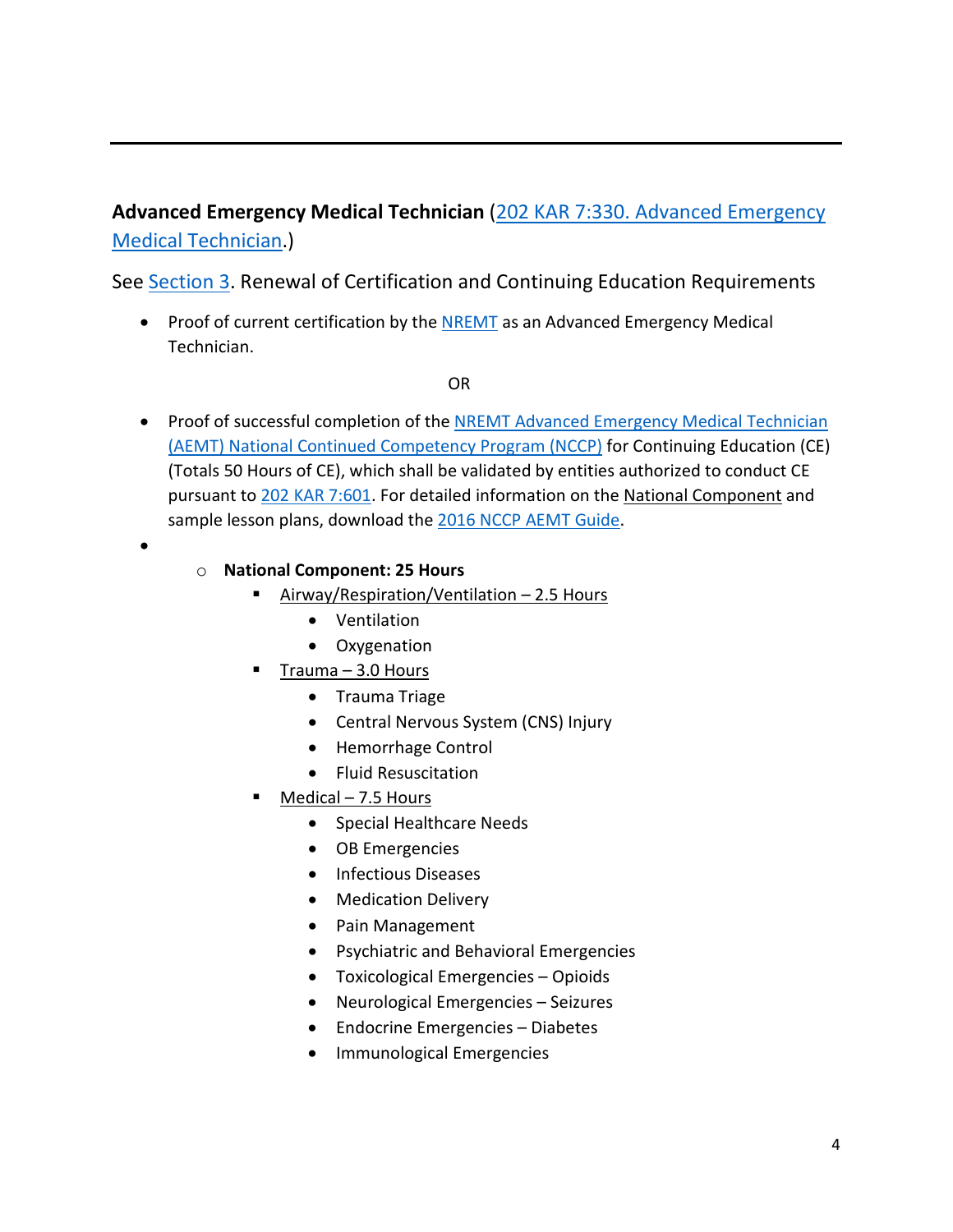- Cardiovascular 7.0 Hours
	- Post-Resuscitation Care
	- Ventricular Assist Devices
	- Stroke
	- Cardiac Arrest
	- Pediatric Cardiac Arrest
	- Acute Coronary Syndrome
- Operations 5 Hours
	- At-Risk Populations
	- Ambulance Safety
	- Field Triage—Disasters/MCIs
	- EMS Provider Hygiene, Safety, and Vaccinations
	- EMS Culture of Safety
	- Pediatric Transport
	- Crew Resource Management
	- EMS Research
	- Evidence Based Guidelines
- o **Local or State Component: 12.5 Hours**
	- You may use any [state](https://www.nremt.org/resources/state-ems-offices) EMS Office or Commission on Accreditation for Pre-Hospital Continuing Education [\(CAPCE\)](https://www.capce.org/) approved EMS–related education to fulfill these requirements.
- o **Individual Component: 12.5 Hours**
	- You may use any [state](https://www.nremt.org/resources/state-ems-offices) EMS Office or Commission on Accreditation for Pre-Hospital Continuing Education [\(CAPCE\)](https://www.capce.org/) approved EMS–related education to fulfill these requirements.

NREMT National Continued Competency Program [Overview](https://www.nremt.org/Document/nccp)

KBEMS approved [online CE options.](https://kbems.kctcs.edu/education/continuing_education_requirements.aspx)

**Paramedic** [\(202 KAR 7:401. Paramedics\)](https://apps.legislature.ky.gov/law/kar/titles/202/007/401/)

See [Section 3.](https://apps.legislature.ky.gov/law/kar/titles/202/007/401/) Renewal of Certification and Continuing Education Requirements

• Proof of current certification by th[e NREMT](https://www.nremt.org/) as a Paramedic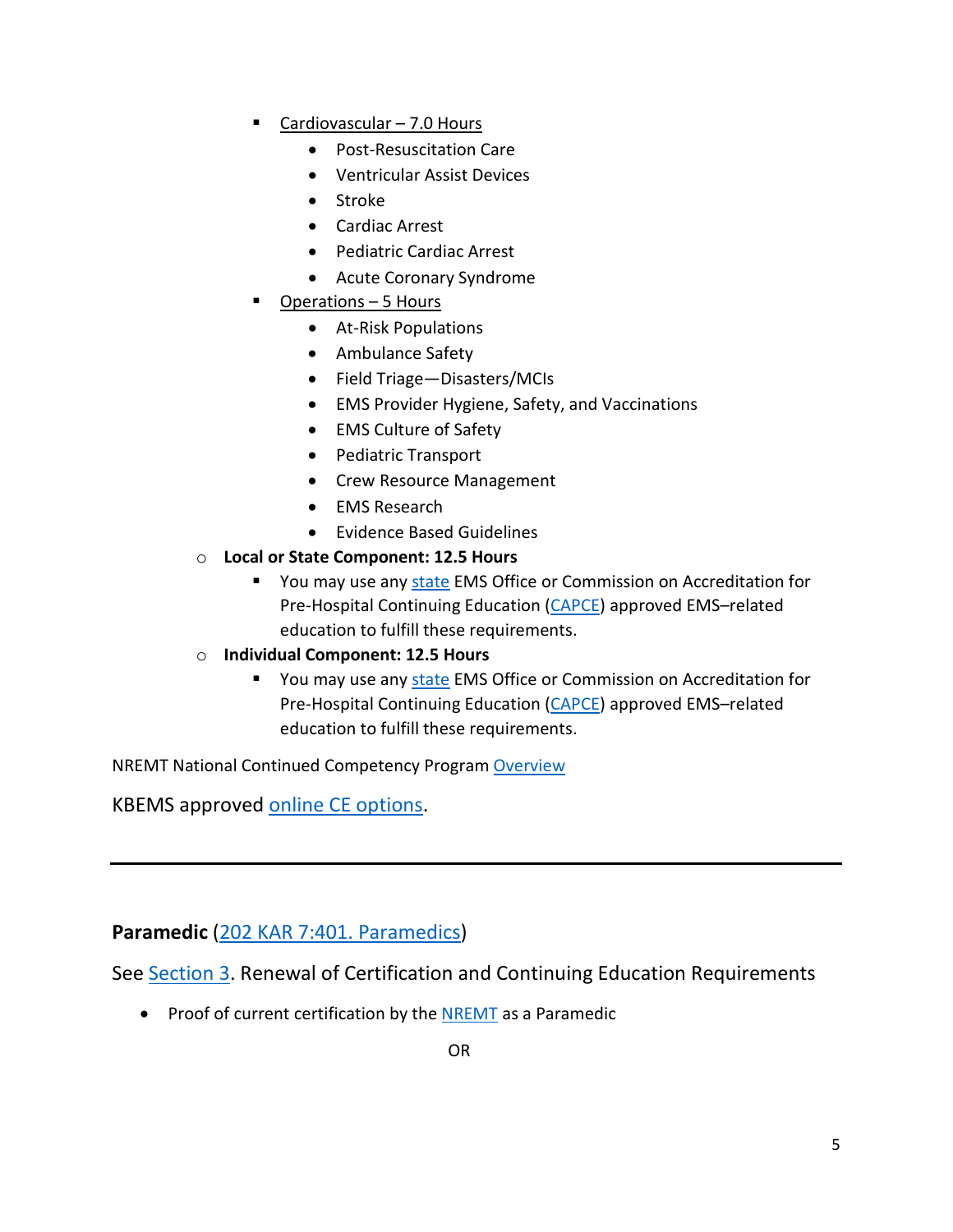- Proof of successful completion of the NREMT Paramedic [National Continued](https://www.nremt.org/paramedic/recertification)  [Competency Program \(NCCP\)](https://www.nremt.org/paramedic/recertification) for Continuing Education (CE) (Totals 60 Hours of CE), which shall be validated by entities authorized to conduct CE pursuant to 202 KAR [7:601.](https://apps.legislature.ky.gov/law/kar/titles/202/007/601/) For detailed information on the National Component and sample lesson plans, download the [2016 NCCP](https://nremt.org/CMSPages/GetAmazonFile.aspx?path=%7E%5Cstorage%5Cmedia%5Cnational-registry%5Cnremt-documents%5Cnccp-2016-nrp-education-update.pdf&hash=83b795d198a75732b35e1599eb317729fd030296bb66c097ce48b36118cda02a) Paramedic Guide.
	- o **National Component: 30 Hours**
		- Airway/Respiration/Ventilation 3.5 Hours
			- Ventilation
			- Capnography
			- Oxygenation
		- Trauma 3.0 Hours
			- Trauma Triage
			- Central Nervous System (CNS) Injury
			- Hemorrhage Control
			- Fluid Resuscitation
		- $Medical 8.5$  Hours
			- Special Healthcare Needs
			- OB Emergencies
			- Infectious Diseases
			- Medication Delivery
			- Pain Management
			- Psychiatric and Behavioral Emergencies
			- Toxicological Emergencies Opioids
			- Neurological Emergencies Seizures
			- Endocrine Emergencies Diabetes
			- Immunological Emergencies
		- Cardiovascular 8.5 Hours
			- Post-Resuscitation Care
			- Ventricular Assist Devices
			- Stroke
			- Cardiac Arrest
			- Pediatric Cardiac Arrest
			- Congestive Heart Failure
			- Acute Coronary Syndrome